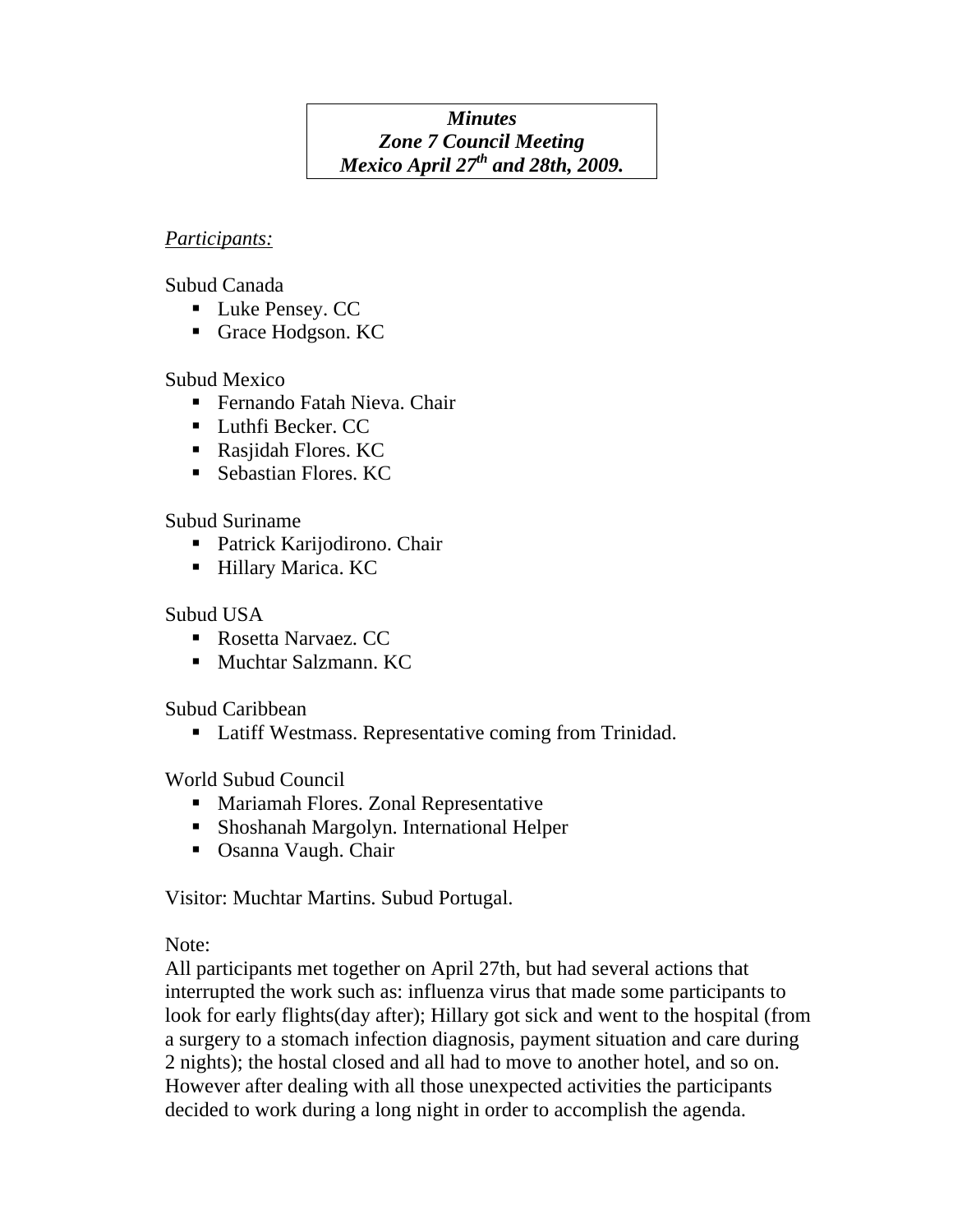#### April  $27<sup>th</sup>$

- Opening
	- Z7 rep. emphasized the importance of Unity and Continuity in the work of the zone 7 council since 2006.
	- Z7 rep. provided a brief summary of the previous zonal council meetings in Mexico, Suriname and Colombia.

 2006. To be aware of different functions and roles in our zone 7 council. 2007. Zone7 Council Priorities:

- Improve communications
- Endorse enterprises that financially support the work of zone 7.
- DHARMA MUSIC-Subud CUBA
- CIMA Business & Consulting Mexico
- Promote the development of enterprises within the zone7 countries.
- Gathering of the Americas.
- Support the recommendations and work proposals from WSC meetings.
- Being present in the world.
- Joint wings project.

2008. Zone7 council priorities:

- 1. Promote the development of enterprises within the zone7 countries. CC´s
- 2. Active participation on the World Congress planning.
- 3. Draft proposal for a better understanding of the importance of a zone. Garret and Muchtar
- 4. Manual for the next zone 7 representative. Dave and Fernando
- 5. Selection process of the next zone7 representative. All
- 6. Follow up 2009 zonal council resolutions. All
- Country presentation from Canada.
- World Congress fund for delegates USD\$4,000 to be distributed as follows:
	- USD\$3,000 for Subud Mexico
	- USD\$1,000 for Subud Suriname
	- USD\$ 7,000 needed for one delegate for Suriname and one delegate from Cuba could attend to the World Congress. (to ask WSA) Actual costs:
	- Cuba \$3,500
	- Suriname \$2,800
	- Mexico \$3,000 (all inclusive) \$1,800 (ticket)
- World Congress 2010.
	- Support creating an inner space in all countries. All involved.
	- Consult Maya (ISC) for websites to find out good air ticket fares.
	- Congress draft schedule (see attachment 1) a) Big events: general latihan, opening ceremony, Ibu Rahayu's talks, kejiwaan days, major performances and major cultural events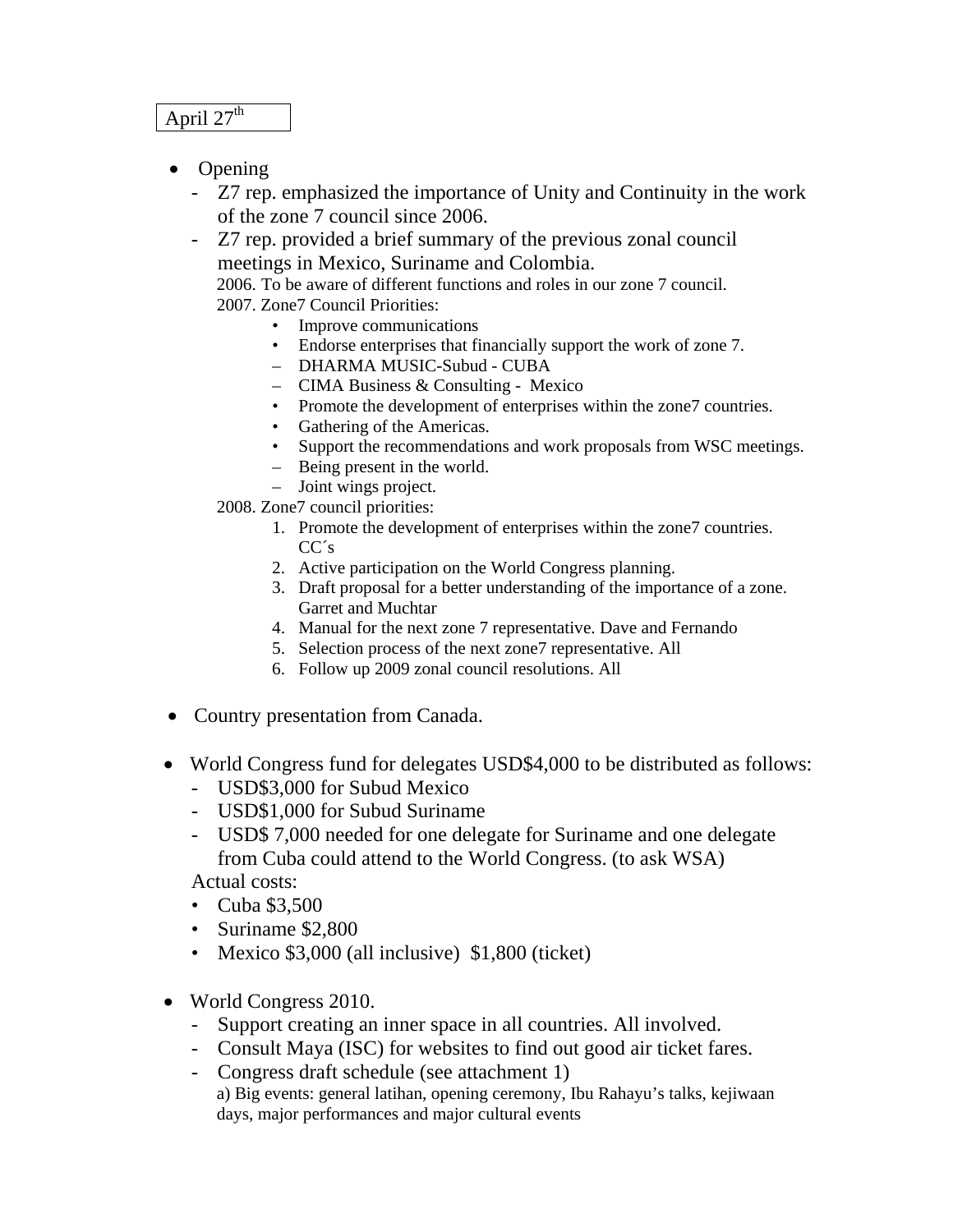- b) The cultural activities schedule
- c) Other activities schedule, including those for young people
- d) Official Workshops and forums
- e) WSA delegate business program
- f) Other Subud business meetings
- Zonal council will follow up through listserver the 5 working parties, one per month starting on May.
	- Inputs and approval of the working parties. *May*
	- The use and benefits of the latihan (including helper work). *June*
	- Supporting endeavors, projects and enterprises. *July*
	- Being present in and open to the world. *August*
	- Continuing to strengthen the organization. *September* Topics to be linked: committees training and PPT to show the value of the zone.
	- WSA finance, possible together with MSF. *October*

- Zonal council has to ensure to run effective zonal meetings at the World Congress.

- Follow up the zone 7 proposal: Staggered terms for zonal representatives.
- WSC meeting 2009.
	- Proposals to host the World Congress 2014: Canada, Mexico and USA (to be sent before May  $30<sup>th</sup>$ ; visas are an important criteria to consider.
	- Role description for international Jobs to be sent asap; and the selection process.
	- Budget (USD\$4,000 for delegates support)
	- Detailed information about the Culture Program (expectations)
- The value of Zone7.

Structure of the PPT:

- o Zone7 council work culture 2006-2010
- o Country highlights (action-photos-music)
- CC's will send Zonal rep their country PPT. Deadline: September.
- Caribbean. Latiff will integrate Trinidad, Jamaica and Bermuda.
- General topics.
	- CC'd spanish translation to be done by Luthfi.
	- Presentation of "A plan for humanity" by Muchtar Martins. Seven components: Latihan, message, structure, centers, enterprises, human care, fundraising.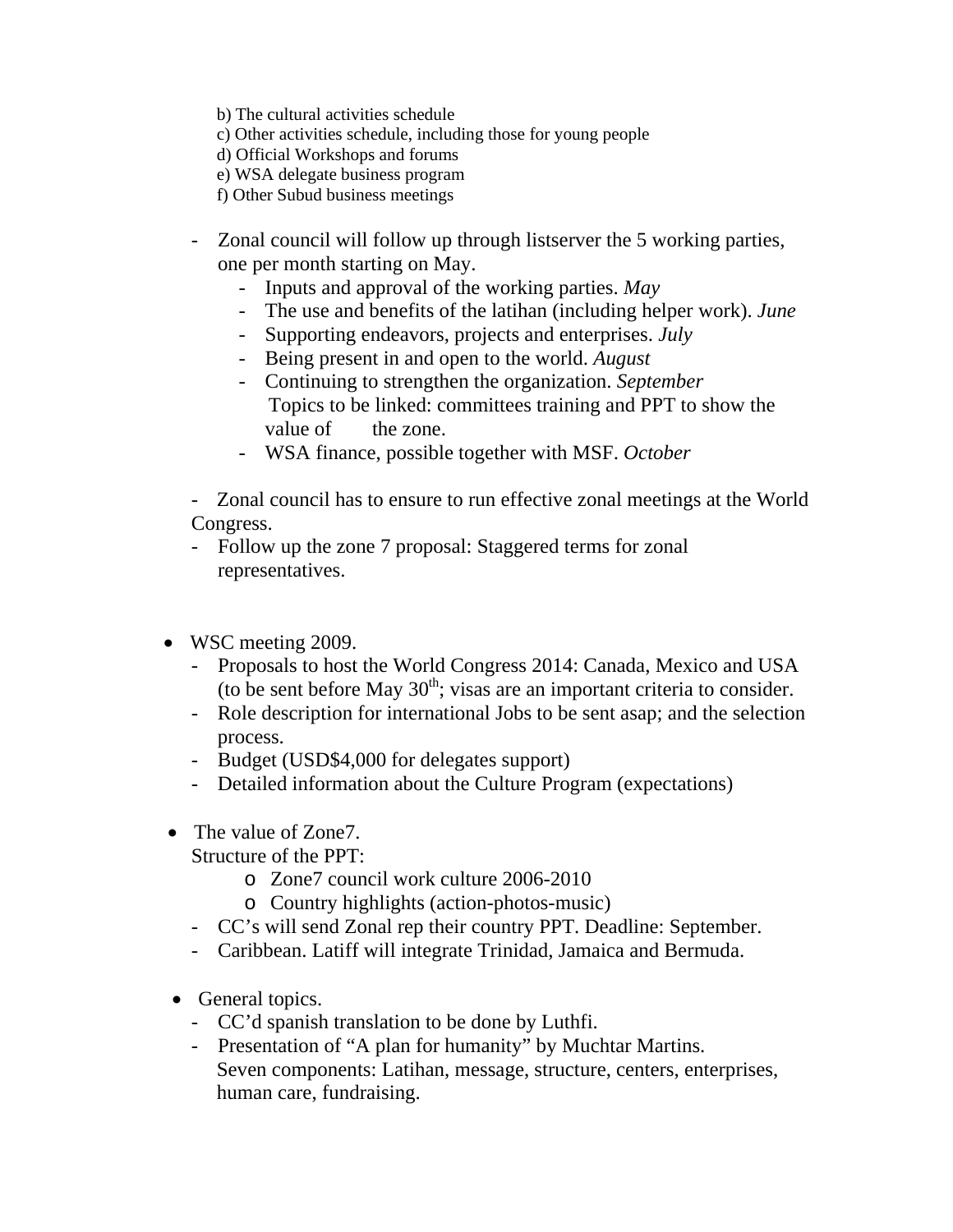#### April 28th.

• Kedjiwaan session

- What is the nature of Subud in Zone7?

- If the countries were in a state of unity, what could zone7 contribute to Subud in the world?

Zonal council will recommend members to test both questions.

- Caribbean
- Zonal council will continue inviting members to share Latihan and visit Caribbean members.
- Trinidad representative shared the actual state of Subud in his country (like a child in the womb still needing to be born, birth will take work, Latiff expressed a commitment to facilitate the growth of Subud in Trinidad).
- Trinidad has received a donation of Subud books and talks by a member from the US.
- KC woman (Serena Kaslan) and 2 helpers from Suriname will visit this year members in Trinidad, date to be confirmed (one ticket will be financed by the Helper's without borders program). Hillary will visit Jamaica and then Trinidad after the zonal council meeting in Mexico. Reports from the visits will be sent to the zonal council to follow up.
- A ticket from Suriname to Trinidad costs around USD\$400 (a flight of 1 hour and a half).
- Zonal representative selection process.

| <b>Month of</b> | <b>Action</b>                                                                                                                                                                                                                                                                    |
|-----------------|----------------------------------------------------------------------------------------------------------------------------------------------------------------------------------------------------------------------------------------------------------------------------------|
| 2009            |                                                                                                                                                                                                                                                                                  |
| Januarv         | proposed job description and<br>1.<br>the<br>Determine<br>desired<br>qualities/characteristics of the Zone Representative, based on WSA<br>guidelines and Zone Council meeting in Colombia. (Mariamah & Dave).<br>2. Determine the proposed selection process. (Mariamah & Dave) |
| <b>February</b> | 3. Proposals sent to members of Zone Council.                                                                                                                                                                                                                                    |
| March           | 4.<br>Feedback received from members of Zone Council and adjustments<br>made.                                                                                                                                                                                                    |
| <b>April</b>    | 5. Job description and selection process finalized at Zone Council Meeting.                                                                                                                                                                                                      |
| <b>May</b>      | sent to all Zone 7 countries<br>б.<br><i>Invitations</i><br>requesting<br>the<br>submission/applications of suitable candidates.                                                                                                                                                 |
| <b>June</b>     | 7. Applications of candidates reviewed based on the job description by<br>National Chairs, Committee Councilors and Zone Rep. who will select<br>candidates for testing.                                                                                                         |
| July            | 8. Testing by Kejiwaan Councilors and International Helpers (if needed).                                                                                                                                                                                                         |